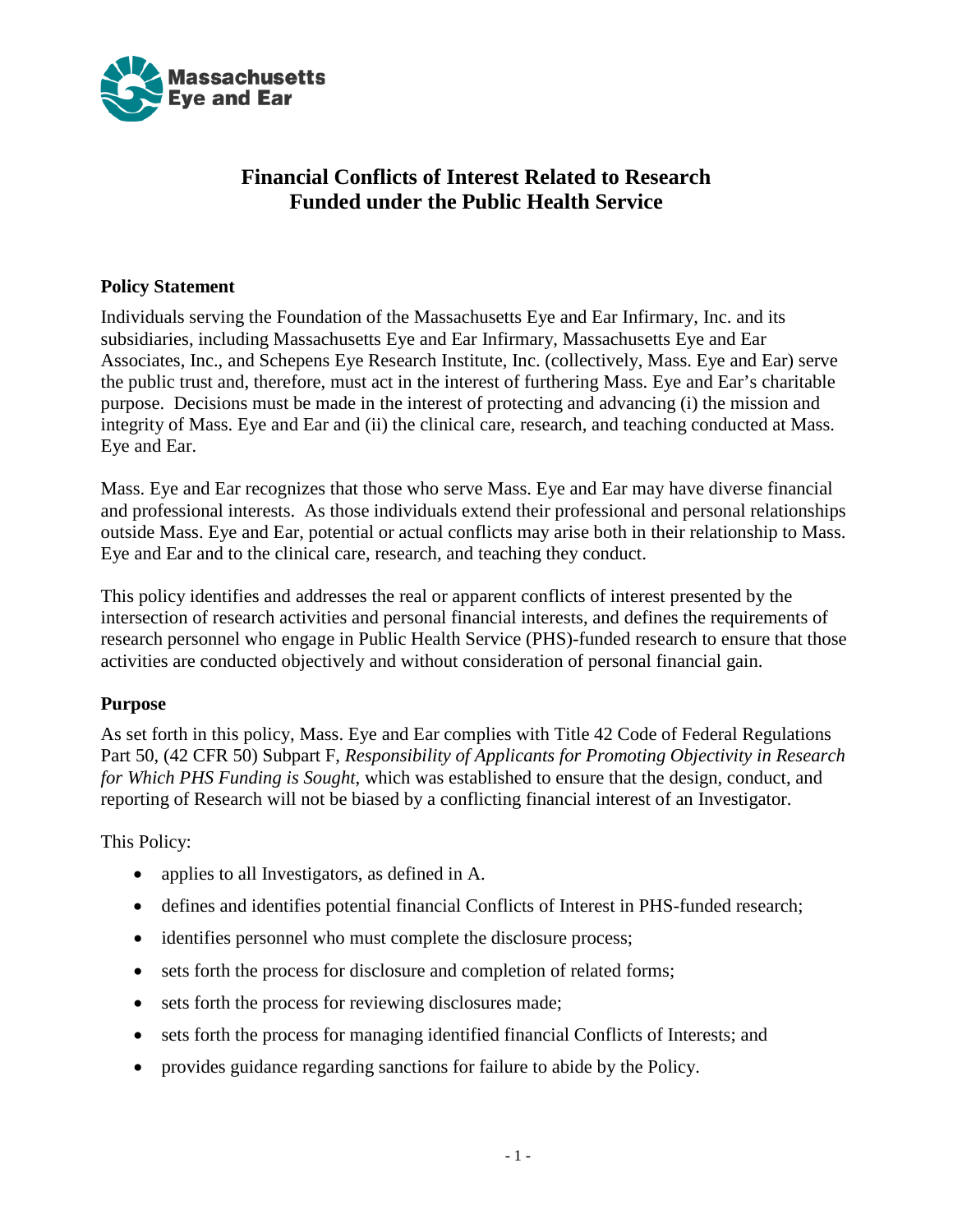# **A. Definitions**

**Conflict of Interest in Research** is an interest, commonly but not solely financial in nature, related to the design, conduct, analysis, reporting, or support of Research that creates or may be reasonably expected to create a bias stemming from that interest.

**Family** of an Investigator includes his or her spouse or domestic partner, and dependent children.

**Financial Interest** means anything of monetary value, including but not limited to salary or other payments for services (e.g. consulting fees or honoraria), equity interests (e.g. stocks, stock options, or other ownership interests), and royalties from intellectual property rights (e.g. patents or copyrights) held by an Investigator or an Investigator's Family, whether or not the value is readily ascertainable.

Financial Interest does not include:

- 1. Salary, royalties, or other remuneration from Mass. Eye and Ear;
- 2. Income from the authorship of academic or scholarly works;
- 3. Income from seminars, lectures, or teaching engagements sponsored by U.S. federal, state, or local governmental agencies; U.S. institutions of higher education; or U.S. research institutes affiliated with institutions of higher education, academic teaching hospitals, or medical centers;
- 4. Income from service on advisory committees or review panels for U.S. federal, state, or local governmental agencies; U.S. institutions of higher education; or U.S. research institutes affiliated with institutions of higher education, academic teaching hospitals, or medical centers; and
- 5. Equity interest or income from investment vehicles, such as mutual funds and retirement accounts, so long as the Investigator does not directly control the investment decisions made in these vehicles.

For Investigators, Financial Interest also includes any reimbursed or sponsored travel undertaken by the Investigator and related to his/her institutional responsibilities, including travel that is paid on behalf of the Investigator rather than reimbursed, even if the exact monetary value is not readily available. Financial Interest excludes travel reimbursed or sponsored by U.S. federal, state, or local governmental agencies, U.S. institutions of higher education, or U.S. research institutes affiliated with institutions of higher education, academic teaching hospitals, or medical centers.

**Financial Conflict of Interest (fCOI)** exists when the Institutional Official reasonably determines that an SFI could directly and significantly affect the design, conduct, or reporting of the Research.

**Institutional Official** means the individual at Mass. Eye and Ear who is responsible for the solicitation and review of disclosures of significant financial interests, including those of the Investigator's Family, related to the Investigator's institutional responsibilities. For the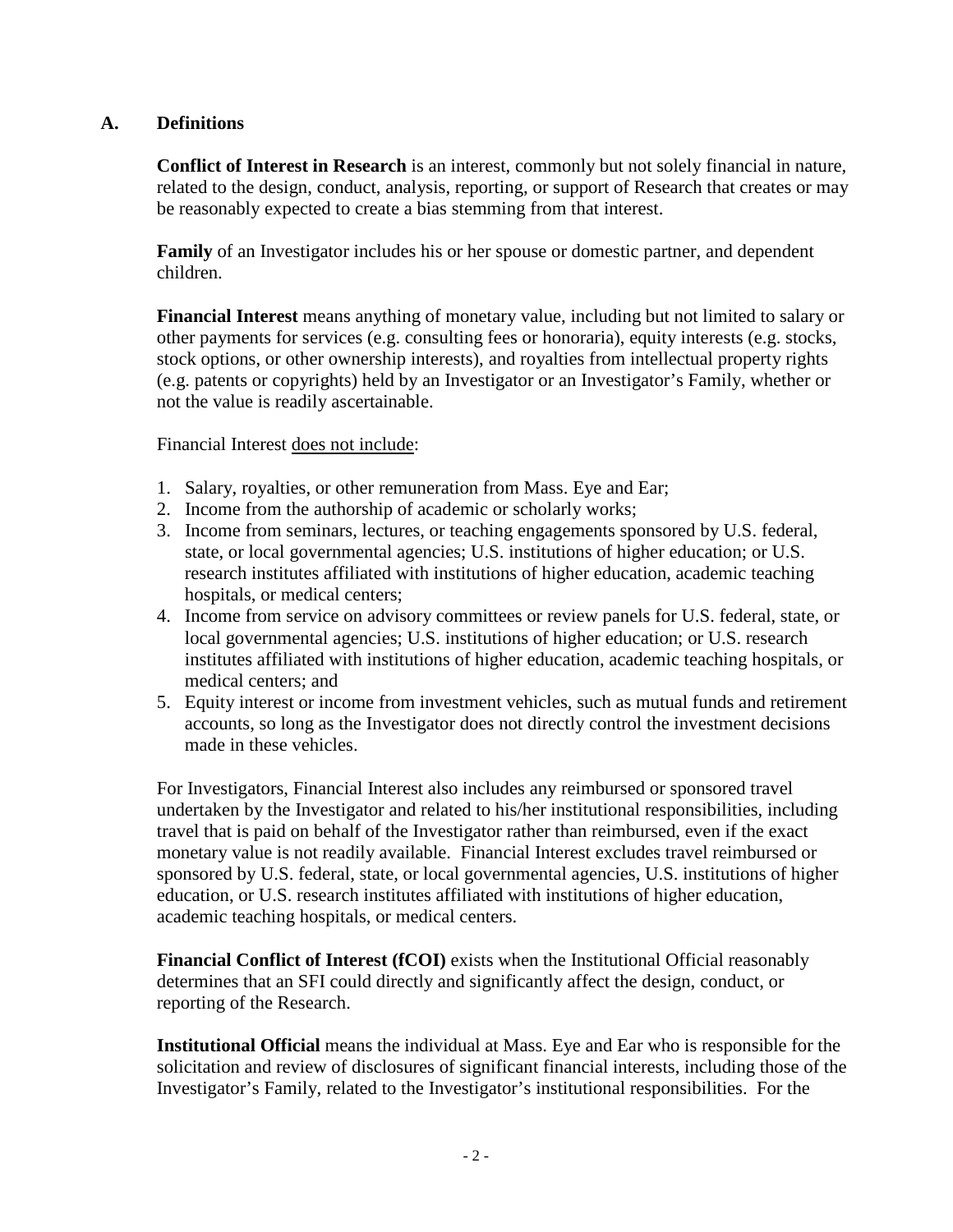purposes of this policy, the Institutional Official is designated as the Vice President for Research and Academic Affairs or his/her designee.

**Institutional Responsibilities** means the Investigator's responsibilities associated with his/her Mass. Eye and Ear appointment or position, such as research, teaching, clinical activities, administration, and institutional (internal and/or external) professional committee service.

**Investigator** means any person, regardless of title or position, who is responsible for the design, conduct, or reporting of research funded by PHS. Anyone who leads, manages, or makes a substantive contribution to a significant research-related activity including proposal development, conduct of research procedures, and/or analysis or reporting of results should be included in this definition. In addition to the Principal Investigator, Investigators may be, for example, collaborators, co-investigators, consultants or fellows. Senior/Key Personnel should be considered as Investigators.

**Management Plan** means actions taken by Mass. Eye and Ear to address a fCOI, which can include reducing or eliminating the fCOI, to ensure, to the extent possible, that the design, conduct, and reporting of research will be free from bias.

**PHS** is the Public Health Service of the U.S. Department of Health and Human Services, and any components of PHS to which the authority of the PHS may be delegated, including the National Institutes of Health, Center for Disease Control (CDC), and Food and Drug Administration (FDA).

**Principal Investigator (PI)** is the individual responsible for directing the project or program being supported by a grant. He/she is responsible for the conduct of research and/or other activities described in a proposal for an award. In the context of this document, PI also means Program Director, Project Director, etc.

**Research** means a systematic investigation designed to develop or contribute to generalizable knowledge relating broadly to public health, including behavioral and social sciences research. The term encompasses basic and applied research, and product development.

**Senior/Key Personnel** means the Principal Investigator and any other person identified as Senior/Key Personnel in a grant application, progress report, or any other report submitted to the PHS by Mass. Eye and Ear.

**Significant Financial Interest (SFI)** means a Financial Interest with an outside entity that reasonably appears to be related to the Investigator's Institutional Responsibilities, and

1. if with a publicly traded entity, the aggregate value of any salary or other payments for services received during the twelve-month period preceding the disclosure, plus the value of any equity interest as of the date of disclosure, exceeds \$5,000; or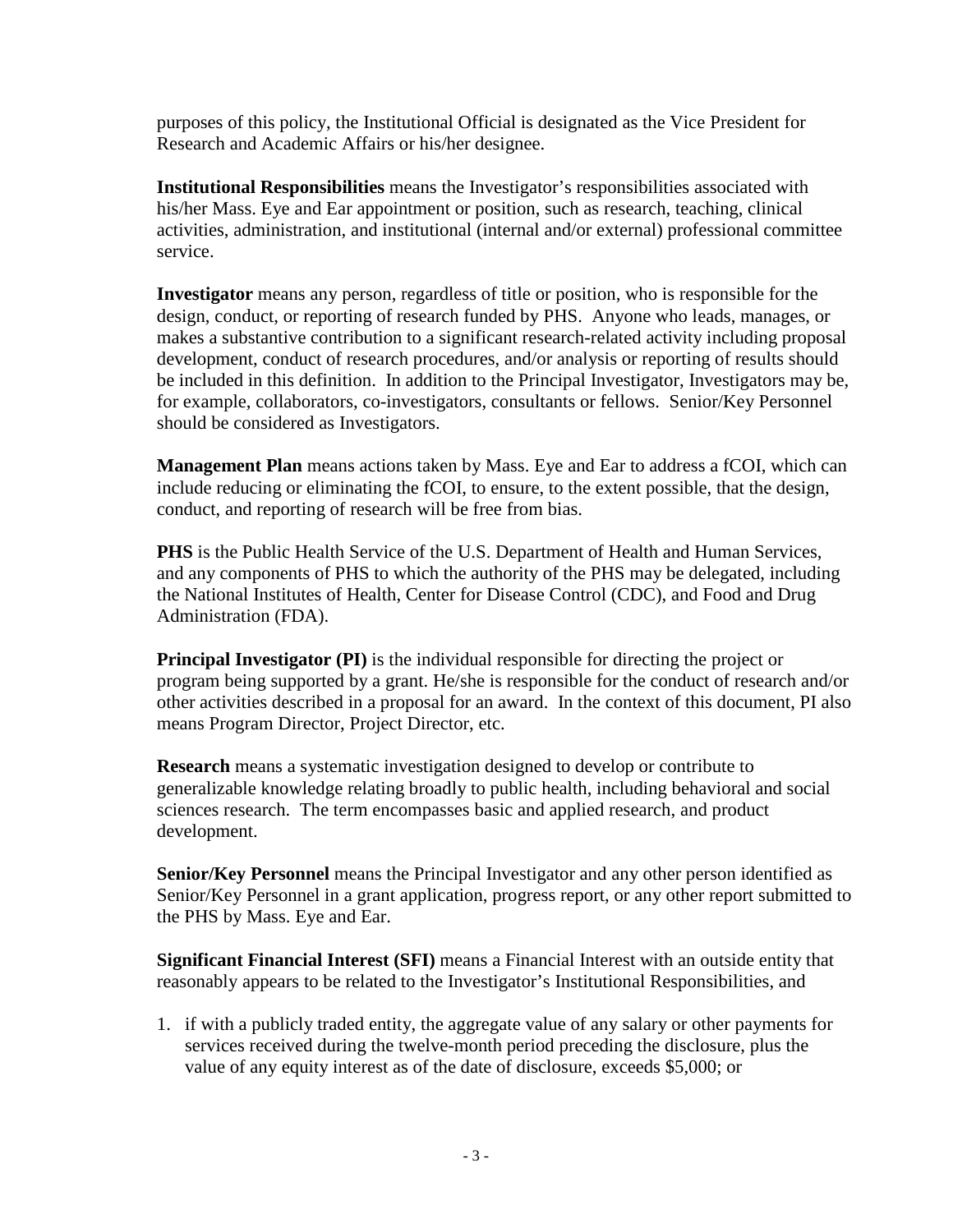- 2. if with a non-publicly traded entity, the aggregate value of any salary or other payments for services received during the twelve-month period preceding the disclosure exceeds \$5,000 or
- 3. if with a non-publicly traded entity, is an equity interest of any value as of the date of disclosure; or
- 4. is income related to intellectual property rights and interest not reimbursed through Mass. Eye and Ear.

# **B. Process for Disclosure of SFI by Investigators**

- 1. **Annual Disclosure**. All Investigators must disclose their SFI to Mass. Eye and Ear prior to initiating PHS-funded Research and on an annual basis thereafter during the period of the award. This disclosure shall be made through the Financial Disclosure process that is described on the Mass. Eye and Ear intranet. For Investigators who are also Harvard Medical School (HMS) faculty, Mass. Eye and Ear accepts the annual Outside Activity Report required by HMS as the required disclosure under this policy.
- 2. *Ad hoc* **Disclosures**. In addition to the annual disclosure, all Investigators must disclose any newly acquired SFI or any changes to a previously disclosed SFI through the same process within thirty (30) days of acquiring or changing the SFI.
- 3. **Financial Disclosure Certification.** Prior to submitting a grant application to a PHS agency, each Investigator shall complete and submit to the Pre-award Office in Research Administration a Financial Disclosure Certification (FDC) form certifying that the Investigator's SFIs have been properly disclosed and are up-to-date . The PI must ensure that all Investigators (as defined above) are named on the project, have completed the disclosure process and have signed/submitted an FDC form. The Office of Research Administration will not permit the submission of any application until completed FDC forms are received for all Investigators named in the application.

**Travel Disclosure**. Investigators must disclose reimbursed or sponsored travel related to their institutional responsibilities and that, when aggregated with any other remunerations from the same entity over the previous 12 months is  $\geq$ \$5,000. Disclosures must be made within 30 days of such travel. Such disclosures must include the purpose of the trip, the identity of the sponsor/organizer, the destination, and the duration. The Institutional Official will determine whether additional information is needed to decide whether the travel constitutes an fCOI with the Investigator's Research.

- 4. Investigators who conduct Research at Mass. Eye and Ear but who are not employed by Mass. Eye and Ear must also disclose any SFIs. It shall be the responsibility of the Principal Investigator to ensure that these individuals make the required disclosures, either using Mass. Eye and Ear's process or, if acceptable to the Institutional Official, through the policy of the individuals' own institutions.
- 5. If Mass. Eye and Ear carries out PHS-funded Research through a subrecipient, Mass. Eye and Ear will incorporate, as part of a written agreement with the subrecipient, terms that establish whether Mass. Eye and Ear's or the subrecipient's policy on the PHS financial conflict of interest requirements will apply to the subrecipient's Investigators.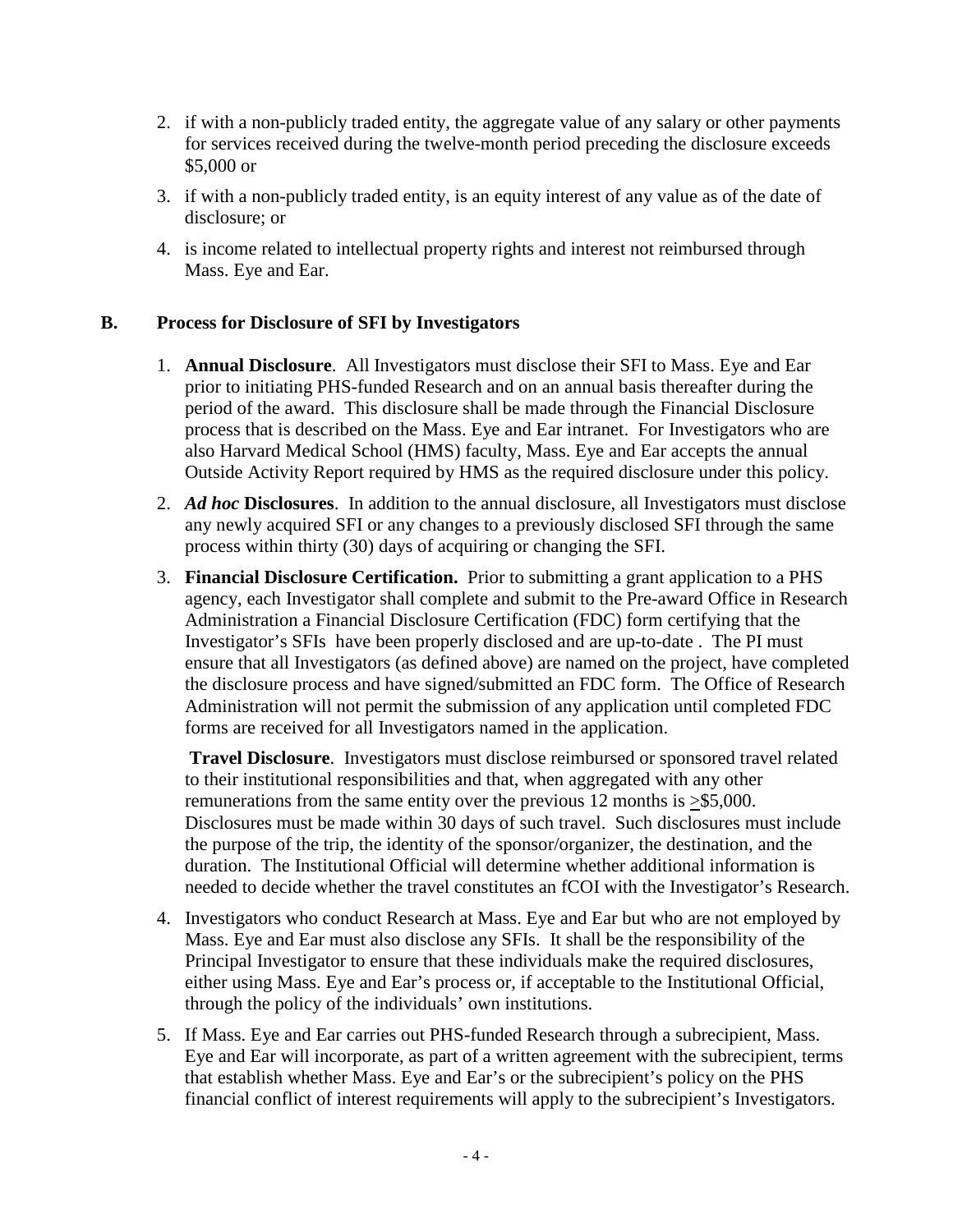If the subrecipient's policy will apply, the subrecipient will certify as part of the agreement that its policy complies with 42 CRF 50, Subpart F. In addition, the agreement shall specify time period(s) for the subrecipient to report all identified fCOIs and related management plan to Mass. Eye and Ear to enable Mass. Eye and Ear to provide timely reports to the relevant PHS agency. Alternatively, if Mass. Eye and Ear's policy will apply, the agreement shall specify time period(s) for the subrecipient to submit all subrecipient Investigators' disclosures of SFIs. Such time periods shall be sufficient to enable Mass. Eye and Ear to comply with timely review, management, and reporting obligations under the PHS regulations.

6. The SFIs of all Investigators on a Research project must be disclosed to Mass. Eye and Ear and fCOIs managed, reduced, or eliminated before any Research may be started. Annual review will be performed throughout the life of the project.

### **C. Process for Reviewing Disclosures and Managing fCOIs**

- 1. At the time of application to a PHS funding agency, the Director of Pre-award and Regulatory Compliance, or designee, shall collect the required FDC form from each Investigator identified on the project prior to signing and submitting the application.
- 2. At or before the time of award funding, the Institutional Official, or designee, shall review SFIs made by each Investigator as it relates to the grant application, and document this review on the Significant Financial Disclosure Review form. If a perceived fCOI is found, the IO, or designee, will consult with the Investigator and the Chief of the Department to whom the Investigator reports (the "Chief") to determine whether the disclosure is related to the research project and whether a fCOI exists. If so, the Institutional Official and the Chief shall determine the appropriate action for the management, reduction, or elimination of the fCOI pursuant to the guidelines set forth below. The Institutional Official may consult with the Office of General Counsel to assist in the determination and/or management of an fCOI. If the Institutional Official determines that there is an fCOI that can be managed, he/she must require and approve a written Management Plan before the Investigator may perform the related Research.
- 3. The Institutional Official and the Chief shall be responsible for ensuring that the fCOI is managed consistent with the Management Plan.

The Institutional Official, or designee, shall report to the appropriate PHS agency the existence of any Investigator's fCOI and shall ensure that the fCOI is managed, reduced, or eliminated as set forth in the Management Plan before any awarded funds are spent for the related project and annually throughout the duration of that project as long as the fCOI exists.

4. In the course of on-going Research, if an Investigator new to the Research discloses an fCOI or an existing Investigator discloses a new or changed fCOI, the Institutional Official will implement a Management Plan within 60 days of the submission of the Disclosure Form.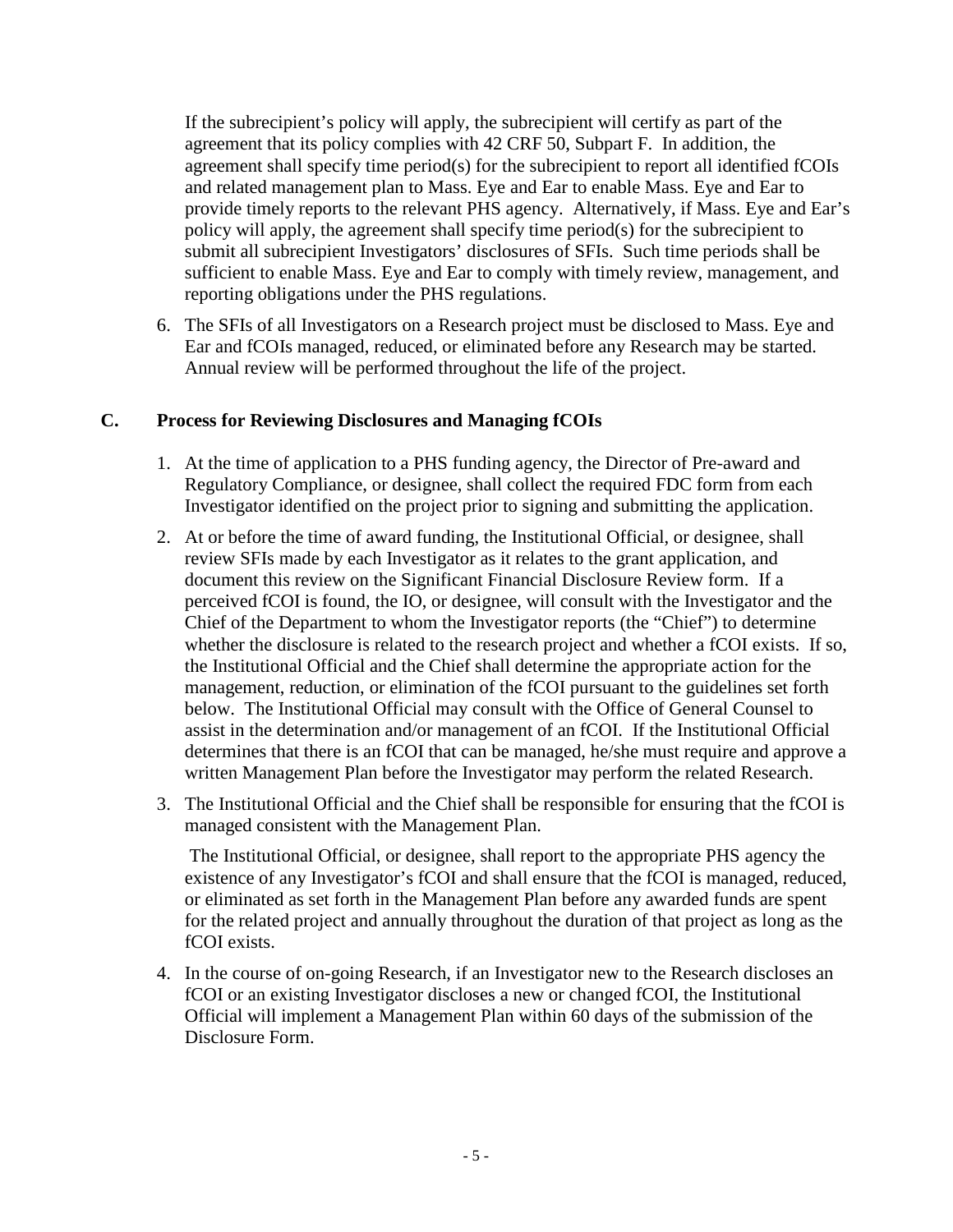### **D. Guidelines for the Management of fCOIs**

The following are potential solutions that could be set forth in the Management Plan for the management, reduction, or elimination of fCOI:

- 1. Disclosure of the fCOI to all personnel participating in the Research, including trainees.
- 2. Public disclosure of the fCOI in publications, presentations, and, in the case of Human Subjects Research, in the informed consent document.
- 3. Objective review by non-interested colleagues of any manuscripts or other information made available to the public based on the results of the proposed Research project.
- 4. Designation of an alternate Investigator (peer or superior) who has no fCOI in the Research.
- 5. Disqualification of the Investigator from participating in part or all of the proposed Research.
- 6. Reduction or divestiture of the fCOI held by the Investigator and restrictions on reinvestment after the project is completed for an appropriate period of time to provide for publication and critique of the project.
- 7. Severance of other relationships with the sponsor or competitor that create the actual or potential fCOI.
- 8 Prohibition from conducting the proposed Research.

#### **E. Reporting to PHS**

In the event that any reported conflict or non-compliance requires reporting to PHS, the Institutional Official, or designee, will report in accordance with PHS regulations.

### **F. Retrospective Review**

If the Institutional Official, or designee, determines that an fCOI was not identified or managed in a timely manner, including but not limited to an Investigator's failure to disclose an SFI that is determined to be an fCOI, or failure by an Investigator to materially comply with a management plan for an fCOI, the Institutional Official will, within 120 days of its determination of noncompliance, complete a retrospective review of the Investigator's activities and the Research project to determine whether the Research conducted during the period of non-compliance was biased in the design, conduct, or reporting of the Research. In addition, within 60 days of identification of that fCOI, the Institutional Official will implement a Management Plan.

Documentation of the retrospective review shall include detailed methodology used for the retrospective review, and findings and conclusions of the review. The Institutional Official will update any previously submitted reports to PHS specifying the actions that will be taken to manage the fCOI going forward. If bias is found, the report will include a mitigation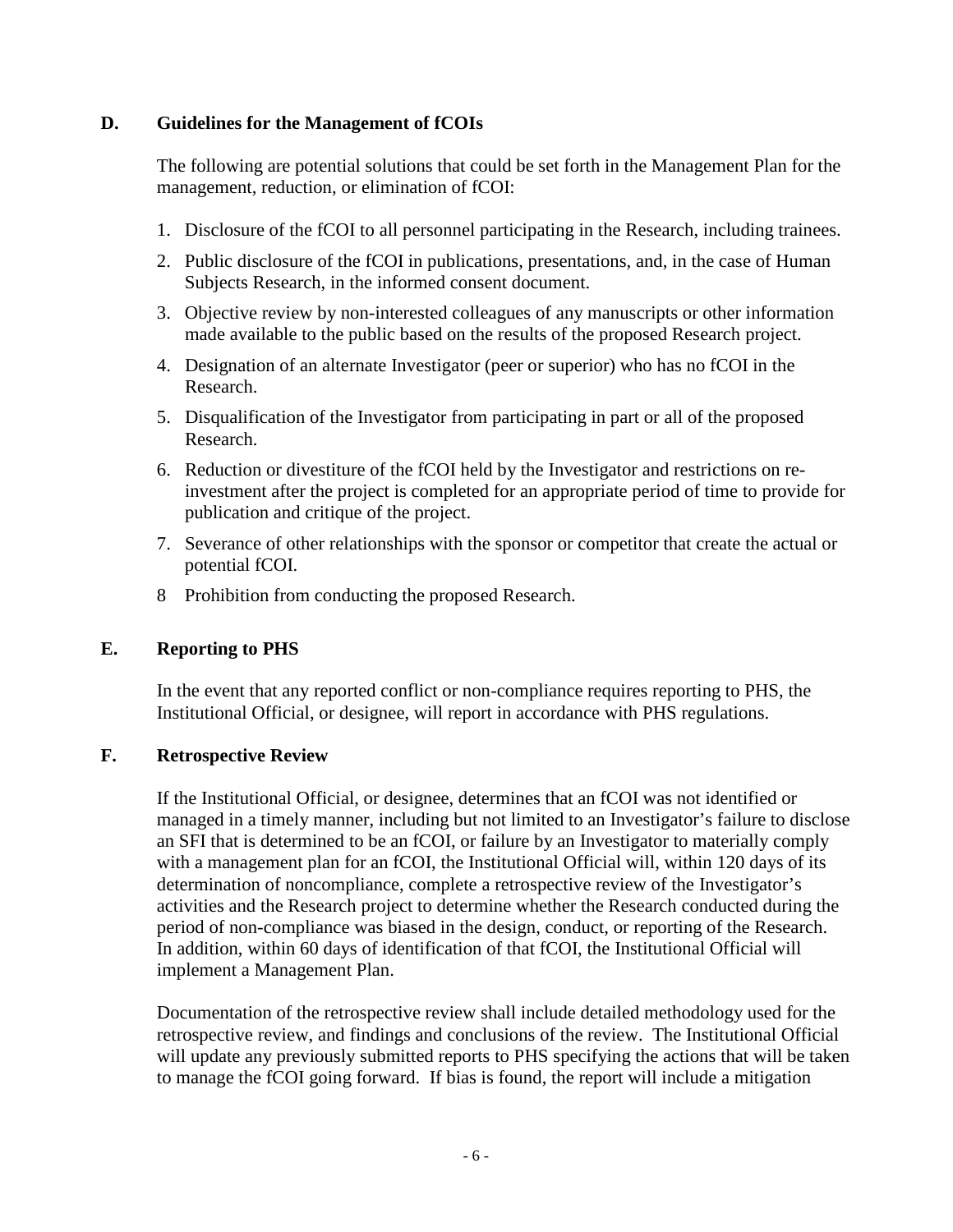report in accordance with PHS regulations, including a description of the impact of the bias on the research project and the plan of action to eliminate or mitigate the effect of the bias.

# **G. Sanctions for Failure to Abide by this Policy**

Investigators who fail to abide by this Policy are subject to Mass. Eye and Ear's progressive disciplinary process. Non-employees who fail to abide by this Policy or any related procedure are subject to sanctions up to and including termination of the business relationship. Additional sanctions may be set forth in a related procedure.

# **H. Training**

Each Investigator must complete training on the PHS regulations and this Policy prior to engaging in Research funded by a PHS agency, and at least every four (4) years thereafter. Investigators must also complete training within a reasonable period of time as determined by the Institutional Official in the event that this Policy is substantively amended in a manner that affects the requirements of Investigators, or if it is determined that the Investigator has not complied with this Policy or with a Management Plan related to his or her activities.

At the time of training, each Investigator shall provide acknowledgement that he/she has read and understands this Policy.

## **I. Record Retention**

The Institutional Official will retain all related forms, Management Plans, and documents for a period of three (3) years from the date when the final expenditure report for the PHSfunded grant is submitted to the PHS agency.

### **J. Public Disclosure**

Mass. Eye and Ear will make this Policy available to the general public by posting it on the Mass. Eye and Ear external website.

Mass. Eye and Ear is required by federal regulation to make certain information about fCOIs related to PHS-funded Research by Senior/Key Personnel available to the public. Mass. Eye and Ear will do so by responding to any request for information concerning any fCOI that meets the following criteria:

- 1. The SFI was disclosed and is still held by the Investigator;
- 2. A determination has been made that the SFI is related to the PHS-funded Research; and
- 3. A determination has been made that the SFI is a fCOI.

The information to be made available shall be consistent with the requirements of the PHS policy. Please address all inquires to Alan K. Long, Ph.D., Vice President for Research & Academic Affairs, Massachusetts Eye and Ear, 243 Charles Street, Boston, MA 02114.